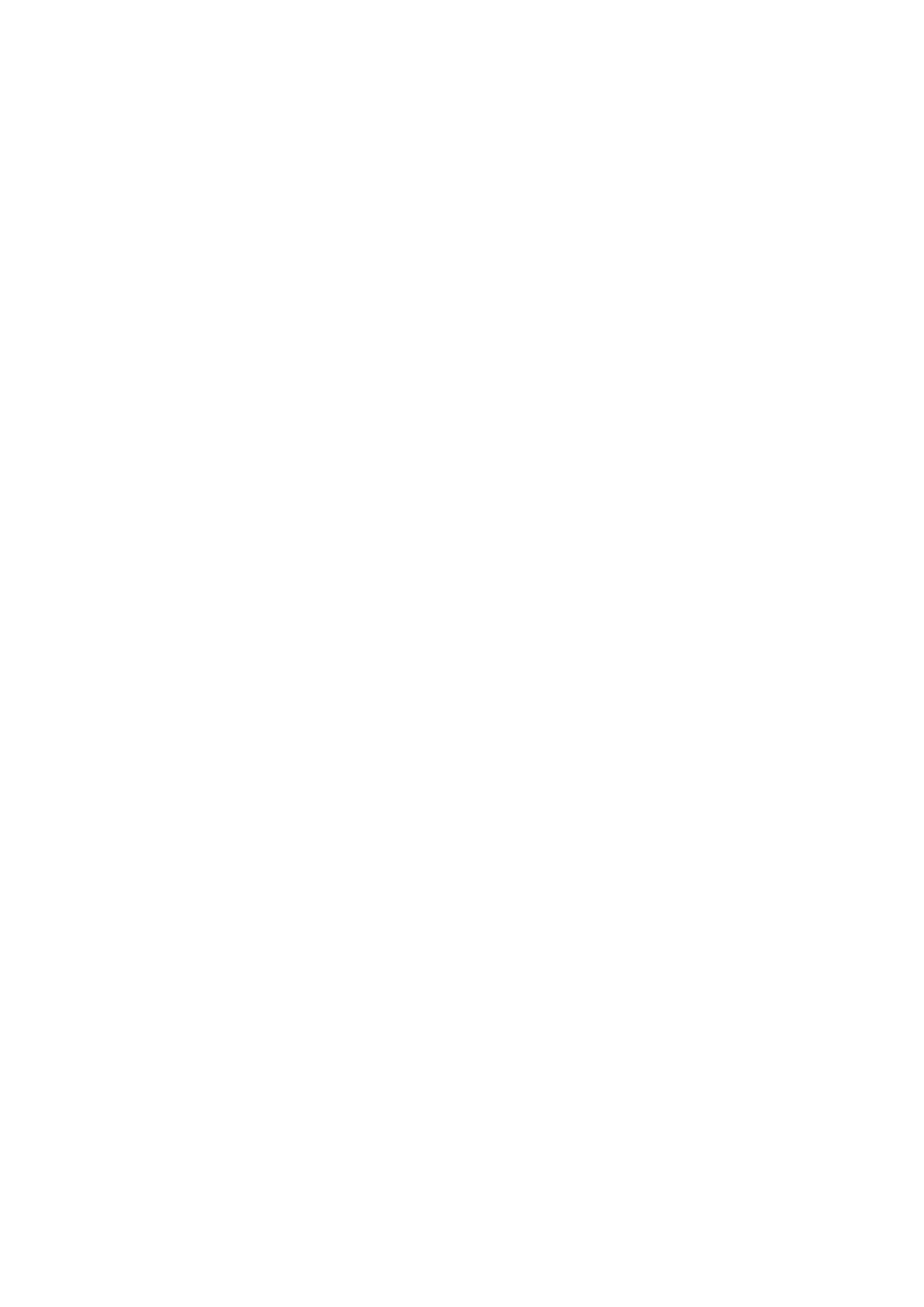#### Introduction

Paul's teaching in Titus and the third chapter is set against the secular background of Roman rule over Crete and the tendency of the native Cretians to resist Roman authority. The Epistle begins with a severe indictment against the Cretians. "One of themselves, even a prophet of their own, said, the Cretians are alway liars, evil beasts, slow bellies" (Tit 1:12). Spiritually, the Epistle anticipates the "latter days" – the time of departure at the end of the apostolic era, and so it shares and contributes to a common theme of the Pastoral Epistles – keeping *the* faith. A worthwhile examination of this chapter will have these matters in mind. Further, though outside our present concern, it is helpful to study these three Pastoral Epistles according to their *chronological* order of writing - First Timothy, Titus and then Second Timothy. This gives us fresh appreciation of the pattern of divine inspiration and the pattern of divine *revelation*; of the pattern of things that *were* and that *will* be. We will also gain a greater understanding of how things *should* be in regard to our spiritual lives – individually and collectively.

In First Timothy Paul teaches us how the "man of God" should walk in regard to the local church, "the house of God, which is the church of the living God, the pillar and ground of the truth" (1 Tim 3:15). And so we have instruction regarding the government of the local church and the behavior of the man of God within it. These same truths are presented within the first two chapters of Titus. It is again the man of God in relation to the local church and his behavior as a believer in fellowship with its corporate testimony. In chapter 3 Paul broadens the sphere of spiritual responsibility of the man of God. He exhorts him to good behavior as he walks within Christendom and the world. He enlarges upon this in the Second Epistle to Timothy. It is in Titus therefore that we are presented with three things that the man of God must bear in mind in regard to the wider calling to good conduct – his privilege, position and possession. It is not an unfamiliar prescription where practical matters are concerned, as we note later.

### Chapter Outline

The following headings are a suggested outline to the key matters raised by Paul in this third chapter of Titus.

| Verses $1-2$ .  | The <b>CALL</b> to good conduct           |
|-----------------|-------------------------------------------|
| Verse 3.        | The CONTRAST between good and bad conduct |
| Verses $4-7$ .  | The <b>CAUSE</b> of good conduct          |
| Verses $8-14$ . | The <b>CHALLENGES</b> in the light of it  |
|                 |                                           |

#### Verse 15: The CLOSING benediction

## The call to good conduct

An Outline of Titus 3 J W de Silva 2010 1 There are three things to note here. First, the *subjects* – the people Paul exhorts to good conduct; second, the *subject* – the practical matter of good civil conduct and third, the *sphere* of responsibility in regard to good conduct. Paul addresses his message to every believer in Crete regardless of their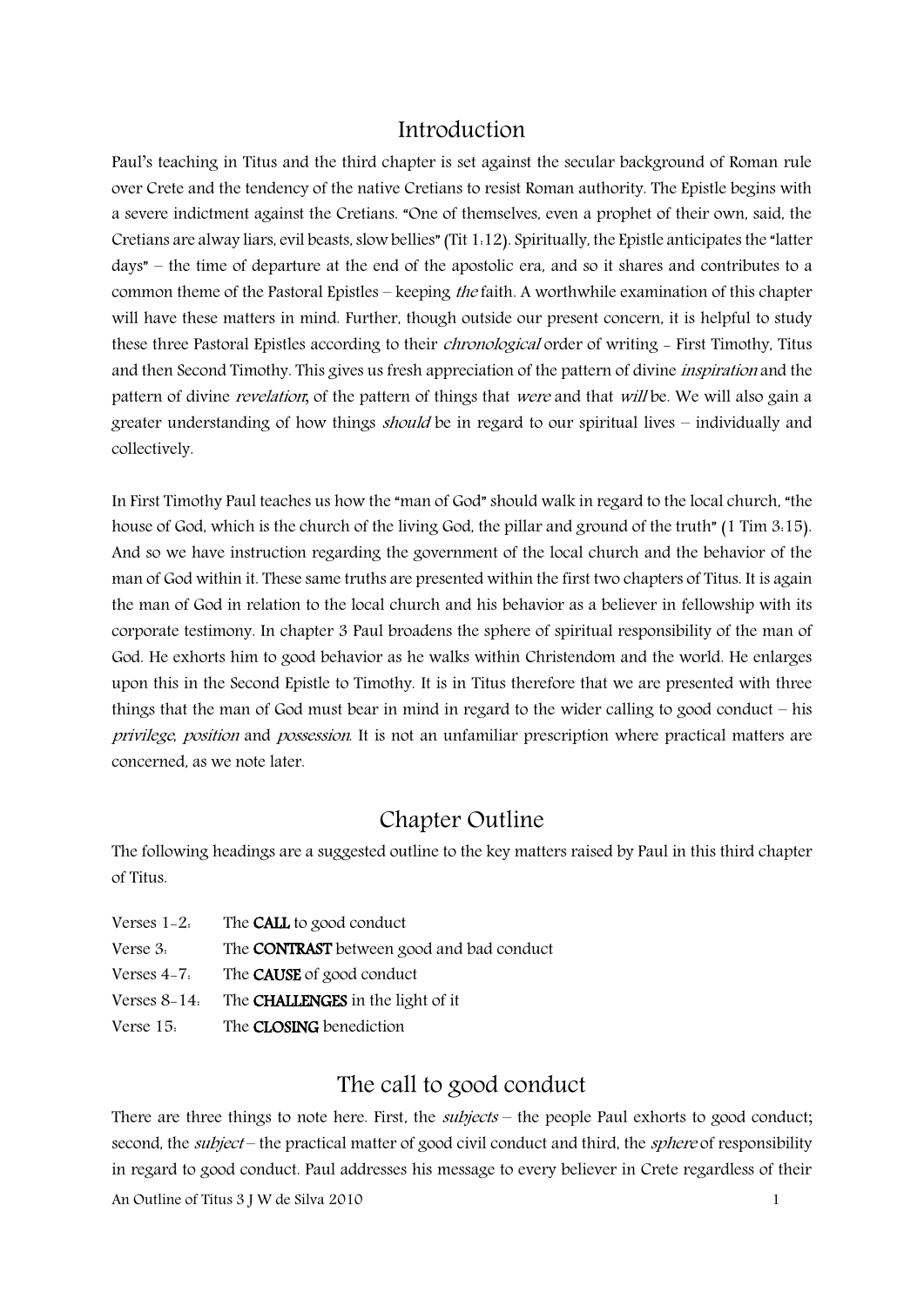role within the local church, and irrespective of age, gender or ethnic group. It is a universal message to be put to "them" (all) (v 1). The subject concerns their Christian lives before all men, which must exhibit "every good work" (good conduct, v 1). The basis of this good conduct is in the first instance a matter of subjection to all secular authority - to *principalities, powers* and *magistrates*. Paul leaves no room for expedient exceptions, which the Cretans may well have been inclined to look for and act upon. Civil responsibility and the *reason* for it are placed before the believers living under the immediate and repressive iron hand of Rome. "Let every soul be subject unto the higher powers. For there is no power but of God: the powers that be are ordained of God" (Rom 13:1). Peter, writing to believers who are seen as pilgrims in the wilderness, also speaks of civil submission; and he provides the *motive* for it. "Submit yourselves to every ordinance of man for the Lord's sake. whether it be to the king, as supreme" (1 Pet 2:13). The man of God is not to be known as one who is given to civil insurrection or rebellion. God hates rebellion and likens it to the sin of witchcraft (1 Sam 15:23).

This subjection – if it is genuine, will be marked by a "readiness to do every good work;" the absence of speaking evil about any man; the absence of brawling and an attitude of gentleness and meekness to all men (v 2). In the language and sentiment of Paul's Second Epistle to Timothy – we are to be vessels "unto honour, sanctified, and meet for the Master's use, and prepared unto every good work" (2 Tim 2:20). We note next the sphere of individual responsibility. In its negative aspect it is "to no man" and in its positive aspect it is "unto all men," bringing out the clear responsibility of the man of God in relation to the professing church and to the world at large.

#### Are there exceptions?

Nothing less that absolute subjection to secular authority is prescribed in this passage. In the light of the endemic evil and the abominable practices sanctioned by civil legislators of today, how far do we take our subjection to secular authority? It is a question that invariably rises in regard to such insistence.

An Outline of Titus 3 J W de Silva 2010 2 This is a prime instance where we are called upon to consider the "whole counsel of God" by comparing Scripture with itself. The Lord gives us the binding precedent when He was asked to rule on the legality of paying tribute money to Rome. There was widespread resentment and rebellion among the Jews over this tax. The Pharisees sought to entrap and embroil the Lord in this popular civil indignation. "Tell us therefore, what thinkest thou? Is it lawful to give tribute unto Caesar, or not? But Jesus perceived their wickedness, and said, why tempt ye me, ye hypocrites? Shew me the tribute money. And they brought unto Him a penny. And he saith unto them, whose is this image and superscription? They say unto him, Caesar's. Then saith He unto them, Render therefore unto Caesar the things which are Caesar's; and unto God the things that are God's" (Matt 22:17-21). Clearly, there are things that belong to God – those things that relate to His glory and honour which are not negotiable. We have a demonstration of the Lord's precedent in Acts 5. The disciples were imprisoned for preaching in the name of Jesus of Nazareth. Yet, upon their release they continued to do so. "Did not we straitly command you that ye should not teach in this name? And, behold, ye have filled Jerusalem with your doctrine, and intend to bring this man's blood upon us" (Acts 5:28). The disciples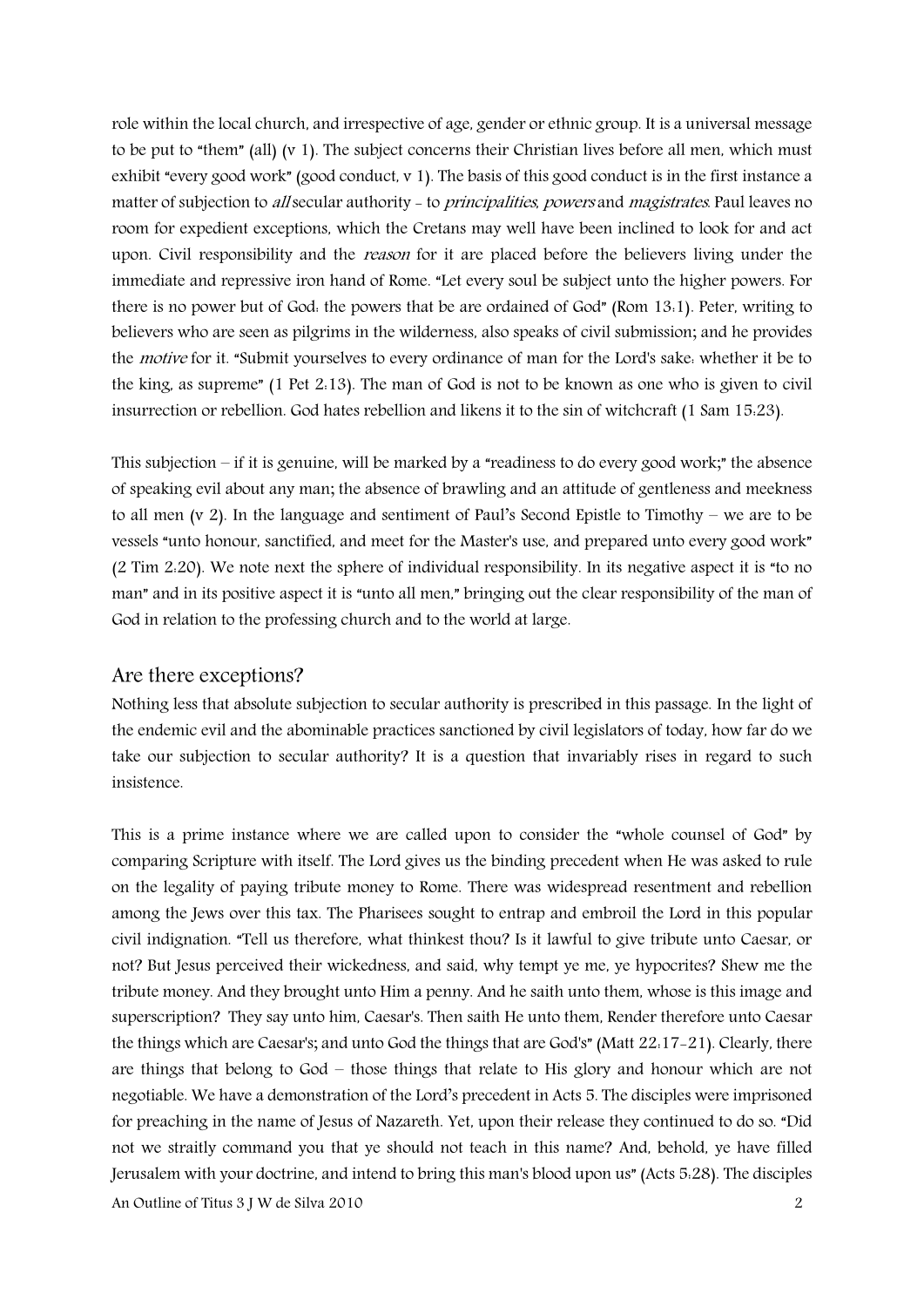stood firm and directed their accusers to a Higher Authority. "We ought to obey God rather than men" (v 29). The Word of God is replete with instructive examples – Daniel for instance, who refused to eat the king's meat or to bow before the golden image in the plain of Dura in the province of Babylon under a "bitter and hasty nation."

There is a related and exemplary illustration of the required civil conduct of the man of God when the Lord was arraigned before Pilate. It moved no doubt the exhortation by Paul "to speak evil of no man" (v 2). The word "evil" is "blasphemy" (*blasphemeo*), which usually means to rail against a person.<sup>1</sup> A finer rendering of it means to utter a falsehood with the intention of causing injury. We have an instance of it where the Jewish authorities attributed the Lord's miracles which He did through the Holy Spirit to Beelzebub – the blasphemy of the Holy Ghost. Their accusation was false and designed to impugn the integrity of Christ. Now Pilate was by all estimation an evil man, who on this occasion challenged the Lord's silence while weighing up evil according to personal and political expediency. "Then saith Pilate unto Him, Speakest thou not unto me? knowest thou not that I have power to crucify thee, and have power to release thee? Jesus answered, Thou couldest have no power at all against me, except it were given thee from above: therefore he that delivered me unto thee hath the greater sin" (Jn 19:10-11). Mark how the Lord conducts Himself in His reply, "thou couldest have no power at all against me, except it were given thee from above: therefore he that delivered me unto thee hath the greater sin." He was not contentious – but He *contended* for righteousness and truth; He was gentle but not *cowered* in that He identified unrighteousness; He was meek yet *commanding* when He presented the truth in righteousness.

It is important to note that when Paul exhorts us not to speak evil of any person and to be no brawlers, but gentle and meek towards all men, that he is not intending that the man of God shrinks from "telling it as it is." The Lord's reply above is ample instruction and authority for it. Today, more than ever, we are under civil authorities who devise mischief upon their beds; who set themselves in a way that is not good and abhor no evil" (Ps 36:4). Their policies mark them as evil in the sight of the Lord, "for of the abundance of the heart the mouth speaketh" (Lk 6:45). If we follow the Lord's example above, our first response will be according to *righteousness* which serves to *reprove* the evil. And here, it is important to note that before we can properly reprove evil we must be first well read in "the truth," even as light reproves darkness! In a coming radiant dawn, righteousness will exalt every nation under the King of kings and Lord of lords. Second, righteous reproof must be executed in *goodness* in order to encourage and leave room for a *repentance* of evil. No doubt the Lord's reply did this very thing, because we read that "he [Pilate] found no fault in Him." Sadly, Pilate was a man who had hardened his heart, and so he never fully availed himself of the opportunity that was afforded by the Lord's reply. We have a complementary practical exhortation by Paul to the Ephesians. "For ye were sometimes darkness, but now are ye light in the Lord: walk as children of light: (For the fruit of the

1

<sup>&</sup>lt;sup>1</sup>It is different to *poneros* which means to be morally corrupt or "degeneracy from original virtue."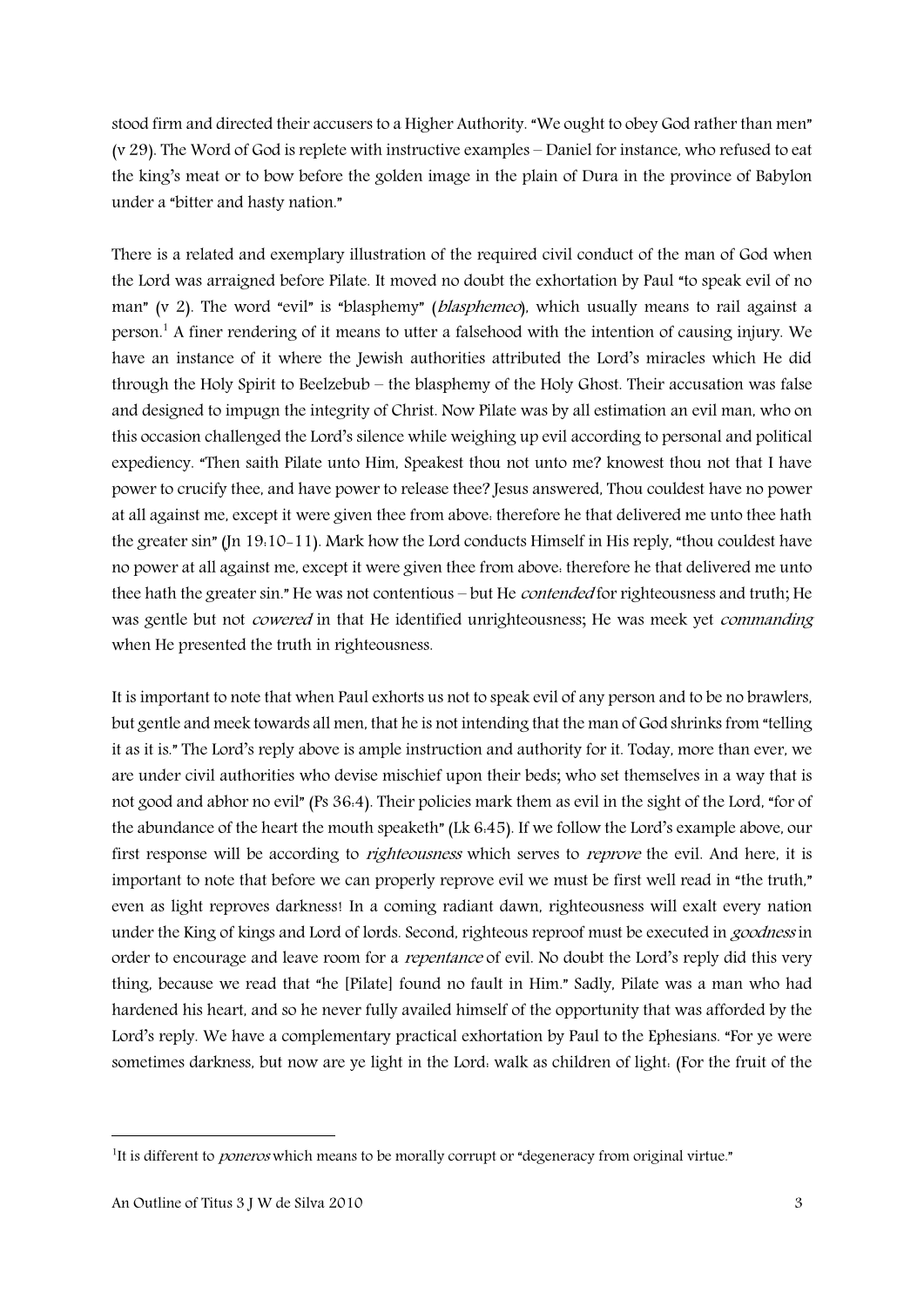Spirit is in all goodness and righteousness and truth" (Eph 5:8-9). The mandate for the man of God as a "living sacrifice" is to "abhor that which is evil" and to "cleave to that which is good" (Rom12:9).

## The contrast in conduct

Having dealt with the call to good conduct Paul now profiles the stark contrast between the conduct which characterized the old creation, and the conduct that is consistent with the believer as a new creation in Christ.<sup>2</sup> These verses open the wider subject of the distinction between the standing and state of the old man in Adam and the new man in Christ. The contrast serves to bring "good works" into relief and identify the moral character from which they spring. The following table presents the contrast.

| The Old Creation marked by.  | The New Creation marked by.     |
|------------------------------|---------------------------------|
| Foolishness                  | Wisdom unto salvation           |
| Disobedience towards God     | Obedience towards God           |
| Deception according to error | Knowledge according to truth    |
| Serving pleasure             | Service to God                  |
| Maliciousness                | Goodwill – gentleness, meekness |
| Hatred                       | Love                            |

We have Paul presenting a similar contrast in chapter 6 of his first letter to the Corinthians. "And such were some of you: but ye are washed, but ye are sanctified, but ye are justified in the name of the Lord Jesus, and by the Spirit of our God" (1 Cor 6:11). In the light of our outline of the cause of the change in conduct below, we are careful to note here the moral and judicial standing of the believer as a person who has been "washed and sanctified" as well as "justified."<sup>3</sup>

## The cause of the contrast in conduct

The change in our conduct is not brought about by attending seminars to generate "good behavior" – behavior which is constructed by the altruism of social engineers according to the blueprint of the prevailing social conscience. Neither is it obtained by finding our "inner selves" by reading the latest theologian's psychological commentary on the Bible or through mind-bending spiritual meditation. May we be preserved from attending the so called "spiritual retreat" – which is a pastime more to do with the "spirit of the age" than with the revealed mind and working of the Spirit of God. Our change in conduct is enabled and encouraged solely by salvation in Christ – the salvation that appeared to man "through the kindness and love of God" (v 4) – God's pity for man under sin and His love for man in spite of it.

In verses 5 to 7 we have the biblical basis for the *means* and *motive* for good conduct. It is found in the *moral* and *judicial* standing that we have before God through salvation in Christ. "Not by works

1

<sup>2</sup> J W de Silva, "The Old and the New Man" [www.ribbandofblue.net/Articles/](http://www.ribbandofblue.net/Articles/) 

<sup>&</sup>lt;sup>3</sup> The "washing" does not refer to baptism.

An Outline of Titus 3 J W de Silva 2010 4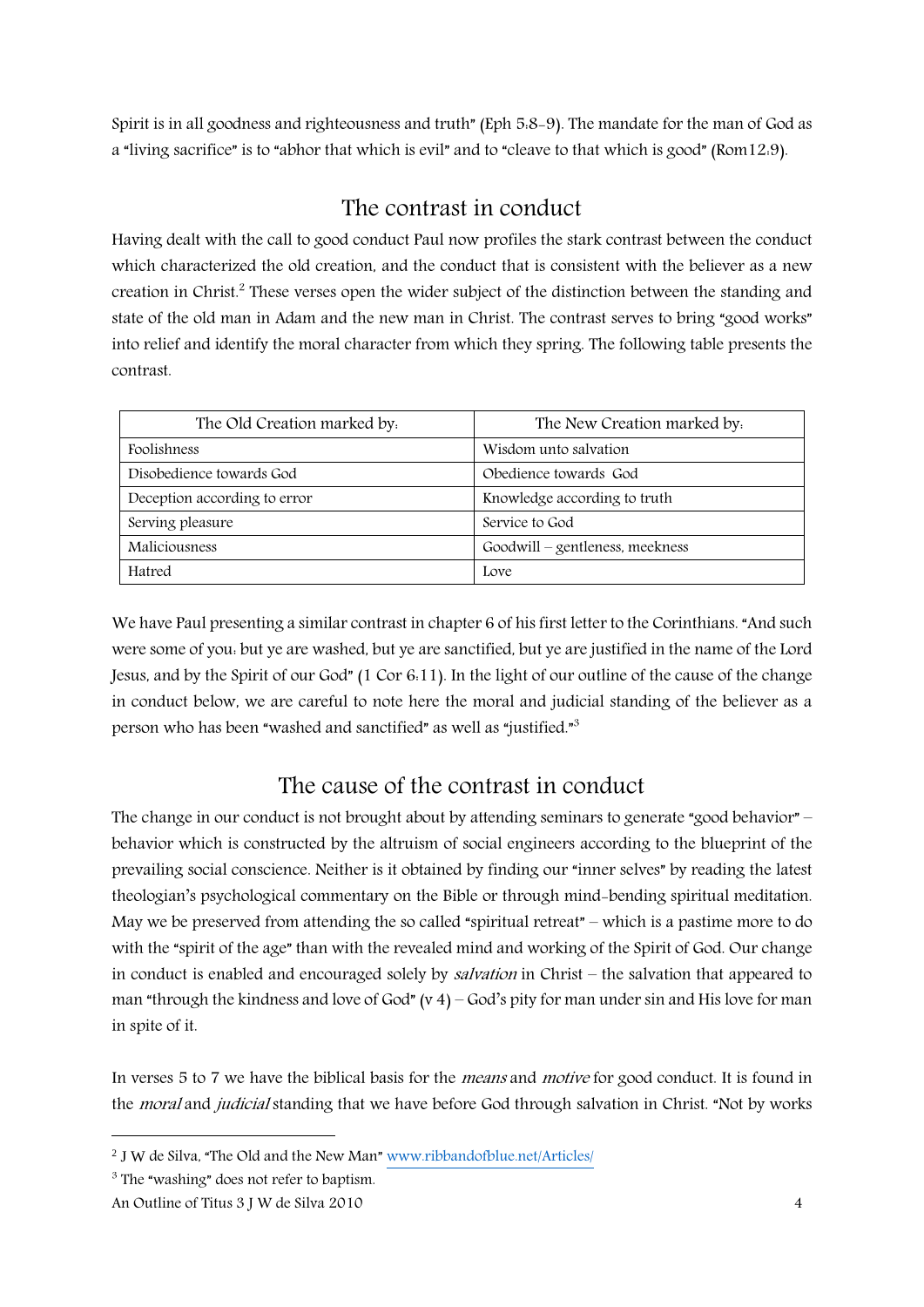of righteousness which we have done, but according to His mercy He saved us, by the washing of regeneration, and renewing of the Holy Ghost; Which He shed on us abundantly through Jesus Christ our Saviour; That being justified by his grace, we should be made heirs according to the hope of eternal life." As a new creation in Christ I stand before God morally cleansed. I am also judicially free from all condemnation. Consequently, it is incumbent upon me to live in accordance with my new standing and liberty from sin. It was "the washing of regeneration" – the application of the Word of God to my heart by the convicting work of the Holy Spirit that cleansed me *morally* at conversion. "Verily, verily, I say unto thee, except a man be born of water and of the Spirit, he cannot enter into the kingdom of God" (Jn 3:5). "He that is washed [bathed] needeth not save to wash his feet, but is clean every whit" (Jn 13:10). It is upon conversion that I received the "renewing of the Holy Spirit" – the new nature. It was on the ground of the *shed blood* of Christ that I was cleansed *judicially* at conversion. I thus stand before God in Christ without charge now and forever. The following diagram outlines these truths.



Our perfect moral standing in Christ through the love of God and the freedom from sin that we have through justification, are brought before us as the motive for good works. This is not an isolated principle which has its vigor in the distinction between the old and the new man. We noted it above in Paul's exhortation to the Corinthians, presented in a manner suited to carnal believers. They had to be reminded that they were washed, sanctified and justified "in the name of the Lord Jesus, and by the Spirit of our God" (1 Cor 6.11). We have it again in Ephesians, there in a way suited to a people seen raised and seated together in Christ. Paul presents seven aspects of the practical walk of the believer

An Outline of Titus 3 J W de Silva 2010 5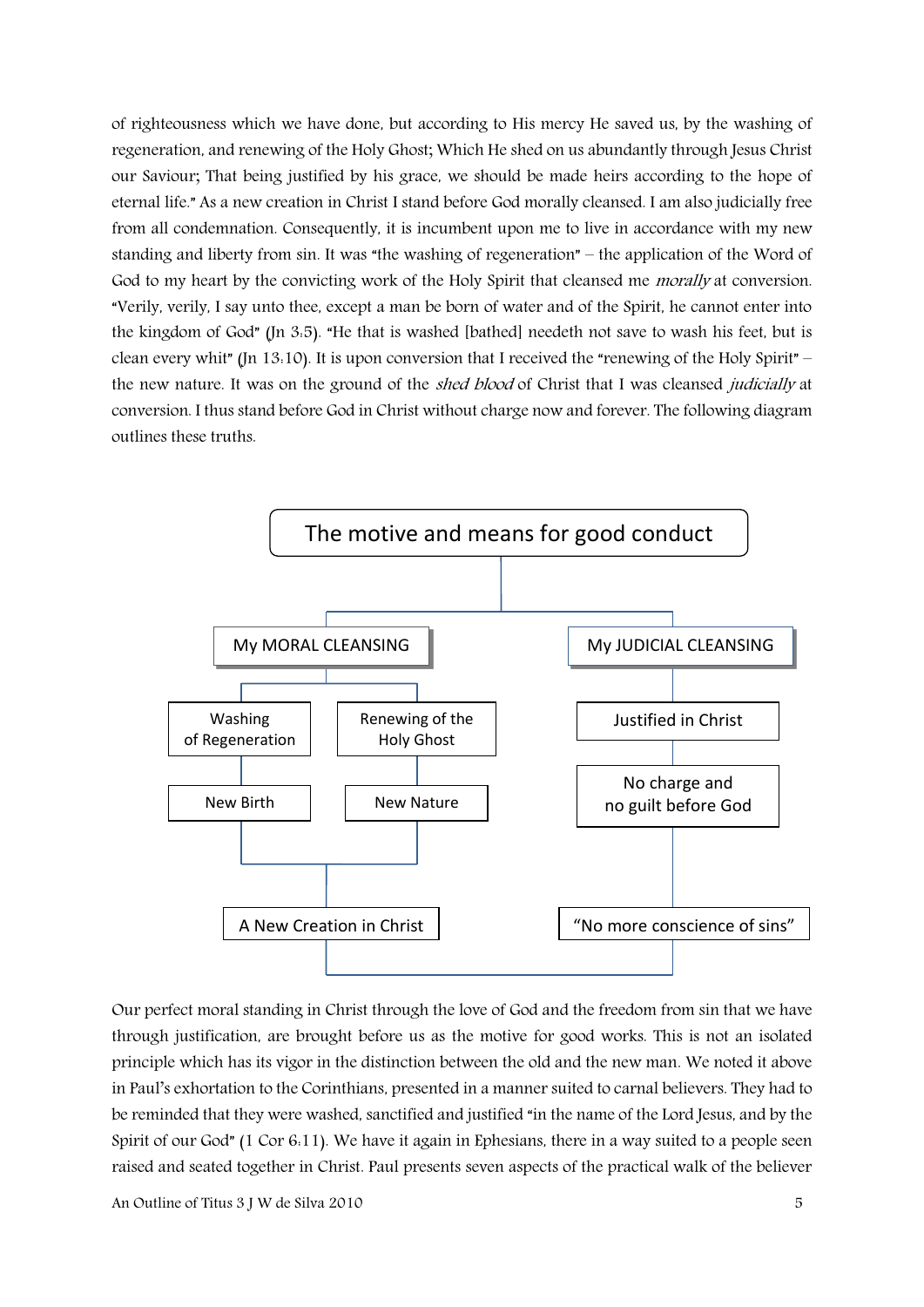in the first part of this epistle. Before he does so, he is careful to recall the believer's privilege, position and possession in Christ: that we are chosen "in Him before the foundation of the world; that we should be holy and without blame before him in love"  $(v_4)$ ; that "we have *redemption* through His blood, the forgiveness of sins, according to the riches of His grace (v 7); that we are "sealed with that Holy Spirit of promise" (v 14). Then, in Romans 7 we have it in relation to the wretched man and the conflict between the two natures.<sup>4</sup>

#### The love of God to all men

A specific comment on verse 4 is warranted in the light of a persistent and pernicious doctrinal error found within the professing church. In chapter 2 Paul declared the blessed and universal truth that "the grace of God that bringeth salvation hath appeared to all men." In chapter 3 he declares the same saving truth, but it is now circumscribed by the divine attribute of kindness and love. "After that the kindness and love of God our Saviour toward man appeared." The word "love" in this instance is perhaps not what we may at first suppose – "agape" or sacrificial love as we have it in John 3:16. It is philanthropia, which refers to the caring and gracious disposition of God toward mankind. We get the English word "philanthropy" from it – doing things that benefit our fellow man. God's love is both philanthropic and sacrificial. The former speaks of God's desire to bless all men; the latter speaks of the depth to which He was prepared to go to do it – the giving of His only Begotten Son to die at Calvary. His philanthropic and sacrificial love must be regarded as inextricably entwined. They are a part of God's attributes. This means one cannot be greater or lesser than the other and that they operate in perfect harmony, owning and serving the same divine object, which is to provide salvation for fallen man.

#### The error

<u>.</u>

However, there are those who would tell us that God's sacrificial love is not for everyone. In His eternal counsels He determined that only a limited number of people would benefit from it. His philanthropic love was for all men but His sacrificial love was designed only to benefit a few. It means that Christ's sacrifice and shed blood upon the cross was not *for* all men. It was reserved for an elect number chosen by God according to His sovereignty. This we know as the narrow and tragic doctrine of limited atonement which is derived from the one-sided creed that is Calvinism (whatever the degree). The largeness of God's grace, mercy and love is clearly revealed in Scripture. Every enquiring and anxious soul that comes to it with the simplicity of faith will readily perceive it and be eternally blessed by it. Calvinism and limited atonement in particular, are prime examples where men have turned their back on the revealed light of Scripture. In so doing they dwell in the impotent shadows of their own intellect where human "logic" stumbles their appreciation of the indefinable blessedness of the love of God.

An Outline of Titus 3 J W de Silva 2010 6 <sup>4</sup> J W de Silva: "A comment on Romans chapter 7." www.ribbandofblue.net/Articles/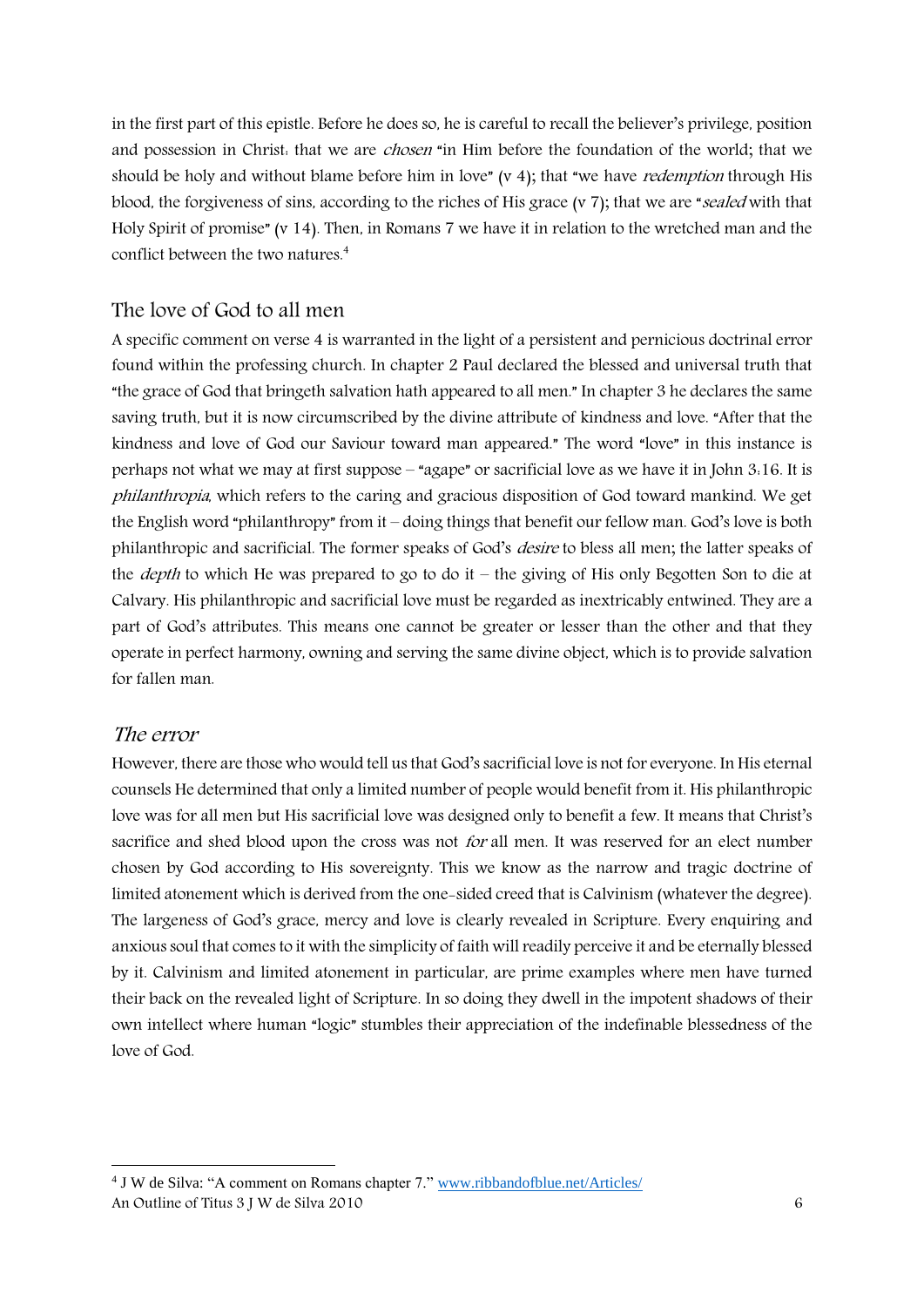"Love that no tongue can teach" "Love that no thought can reach" "No love like His….Matchless it is" (Thomas Kelly)

"The Lord is not slack concerning his promise, as some men count slackness; but is longsuffering to us-ward, not willing that any should perish, but that all should come to repentance" (2 Pet 3:9). What does this teach us, except that God's desire is that *all* men *avail* themselves of His *sacrificial love* by repenting? If I am saved, it means that I have come under the sacrificial love of God. And so when we read that God "will have all men to be saved, and to come unto the knowledge of the truth," we have God's Word declaring that His sacrificial love was designed for all men (1 Tim 2:4). How consistent is all this with the clear truth of John 3:16. "For God so loved the world, that he gave his only begotten Son, that whosoever believeth in him should not perish, but have everlasting life." Calvinism and all the creeds of men owe their origin to those who have failed to heed the words of this epistle. "Avoid foolish questions." It was said to the writer recently – by a fellow believer, that it is uncharitable for a Christian to challenge the various doctrines that are found within the professing church. Well then, in the cause of sensibility, are we to set aside the clear and solemn responsibility enjoined upon the man of God – "to prove all things; hold fast that which is good" (1 Thess 5:21); "to preach the word; be instant in season, out of season; reprove, rebuke, exhort with all longsuffering and doctrine" (2 Tim 4:2)? Such ostensibly magnanimous assertions are sadly mistaken and manifest the lukewarm Laodicean spirit of the age.

On further remark before continuing. The idea of limited atonement shifts the motivation for our good conduct away from Christ and His sacrificial work for us, and places it on the elitist principle that we were elected in preference to the eternal detriment of the predestined reprobate. 5

# The challenges in the light of the cause of good conduct

Having presented the basis and cause of good conduct Paul now identifies the challenges that can arise in the pursuit of it, so that "they which have believed in God might be careful to maintain good works" (v 8). This involves avoiding that which is unprofitable.

• Foolish questions: questions that are vain and flatter the flesh. They lead to "strife" – subverting faith through debate which breeds doubt. "But foolish and unlearned questions avoid, knowing that they do gender strifes" (2 Tim 2:23). We can identify three spheres of foolish enquiry.

Debating divine things that  $\text{def}$  the laws of nature, such as the fig tree that withered when it was cursed by the Lord.

Debating divine things that *go beyond* the laws of nature, for instance where the disciples failed to understand the Lord's teaching concerning His death and resurrection on the third day (Mk 9:31).

<sup>&</sup>lt;u>.</u> <sup>5</sup> J W de Silva "Calvinism – Bitter for Sweet"<http://www.ribbandofblue.net/>Articles or John Ritchie Christian Publishing 2014.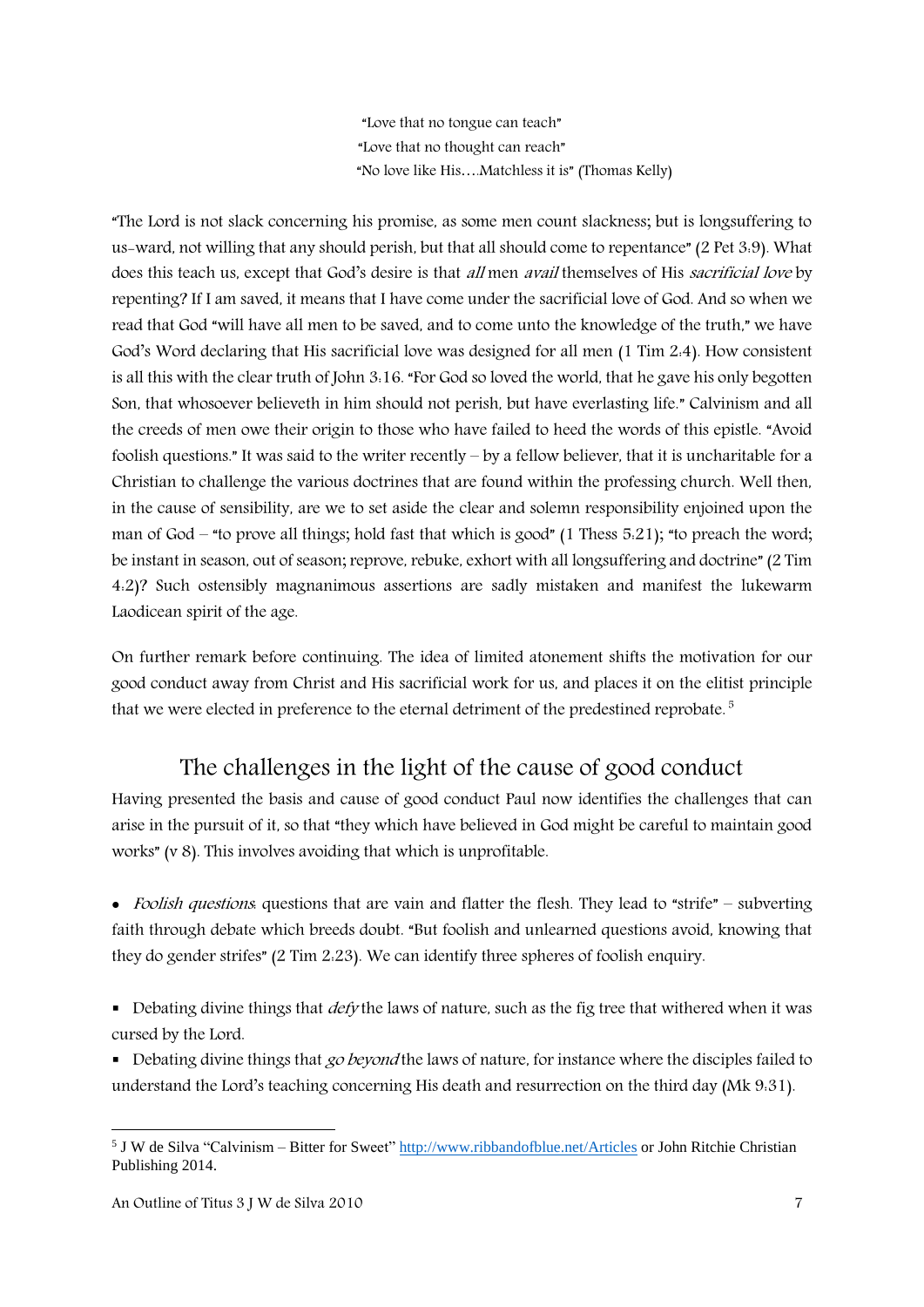Debating (and so doubting) divine revelation because it seems to be contradictory – such as God's sovereignty existing alongside man's responsibility, giving rise to wrongful doctrine such as limited atonement noted above.

• Genealogies: the recording and preoccupation with genealogies in order to glory in one's natural heritage. The only important heritage is spiritual – in Adam or in Christ.

• Contentions, and strivings about the law: Debates about the law – its relevance and how it is to be kept. Paul sums it up in Romans 10. "Brethren, my heart's desire and prayer to God for Israel is, that they might be saved. For I bear them record that they have a zeal of God, but not according to knowledge. For they being ignorant of God's righteousness, and going about to establish their own righteousness, have not submitted themselves unto the righteousness of God. For Christ is the end of the law for righteousness to everyone that believeth" (Rom 10:1-4).

• Rejecting a heretic: reject him after the first and second admonition, "knowing that he that is such is subverted, and sinneth, being condemned of himself." The action demanded is against the *person* because of the schism he has created through dissent and disorder. He cannot be a heretic unless his actions have born fruit. The command is to reject  $him - if$  his manner persists, after grace has administered a first and second admonition. This may in some instances involve excommunication. To reject means to avoid or to shun the person – to have nothing to do with *him*. It would be impossible to comply fully with the force of the rejection if he were within the assembly and sharing in the collective testimony with the saints. It may also be that that this man has left the local church and has gathered others unto himself; in which case he and his consorts have to all intent rejected the church. The context and grammar necessitates that other believers are involved. The heretic is probably a charismatic character who has drawn people away by favoring an aspect of doctrine or persisting in a matter of dissent – hence the word "heretic" which means "sectarian," to divide, such as we see in the "sect of the Sadducees" (Acts 5:17). It is a grave thing to observe that sectarianism is considered subversive and sinful.

## The closing benediction

Paul closes with a brief salutation and a request to greet all in "the faith." The definite article is in keeping with the focus of the Pastoral Epistles on the body of Christian doctrine, which is to be preserved and proclaimed.

In our opening remarks we noted that the man of God is to bear in mind his *privilege, position* and possession in Christ. An acknowledgment and a growing appreciation of these blessings provide the needed direction and motive in service unto good works. This principle was noted along the way and now we mention it in closing. Paul begins his letter to Titus with a declaration of the *privilege* of the man of God – he is one of God's elect. "Paul, a servant of God, and an apostle of Jesus Christ, according to the faith of God's elect, and the acknowledging of the truth which is after godliness" (v 1). In the third chapter, as we have observed we have the *position* of the man of God which was obtained at